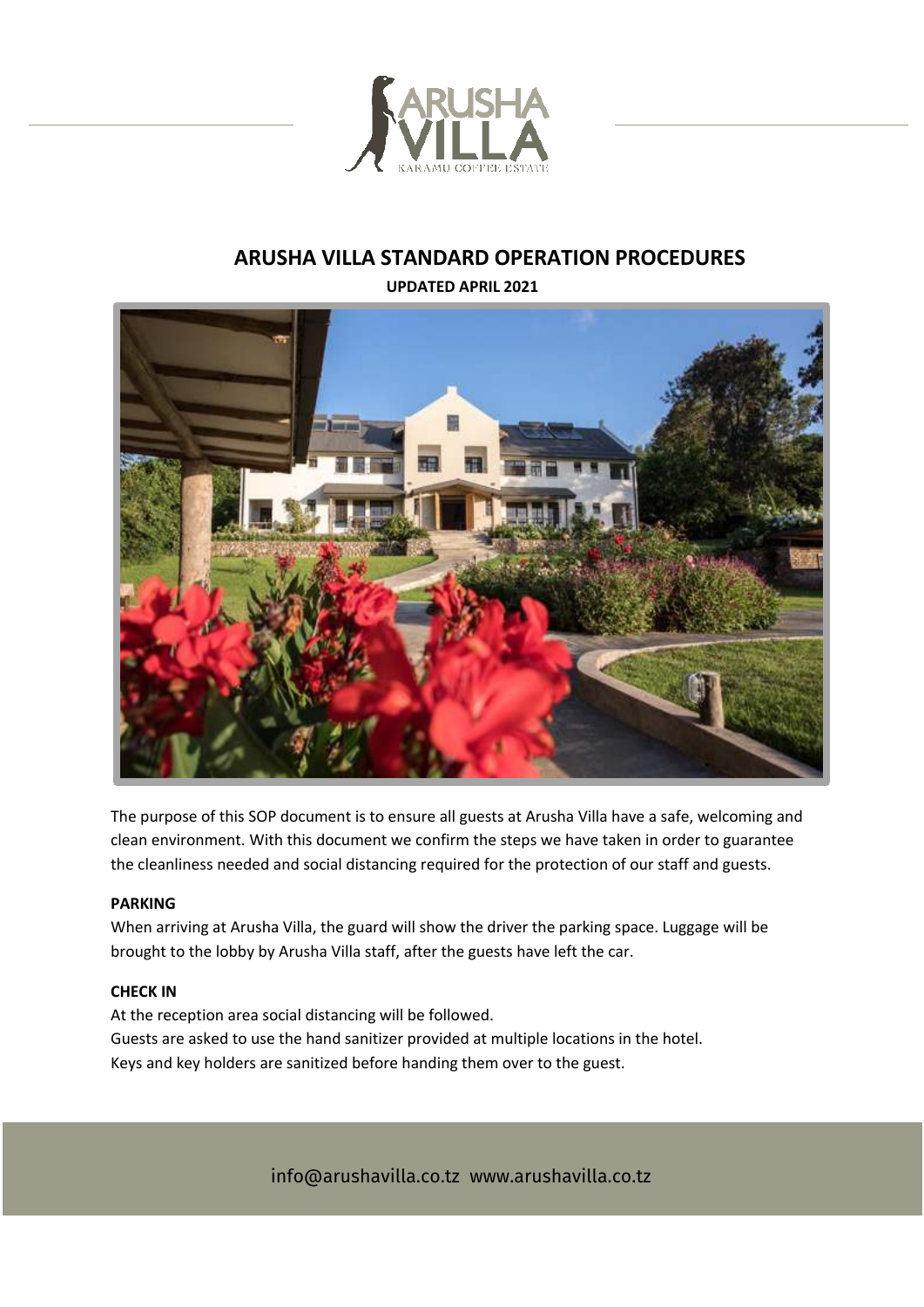

## **CHECK OUT**

Guests will be encouraged to ask for the final payment bill the evening before departure in order to minimize the check out time, when this bill is paid.

Cash payments are no longer possible at long as this procedure is in place.



**RESTAURANT, LOUNGE AND FIREPLACE ARE OUTDOORS** 

#### **RESTAURANT**

All tables are reconfigured to meet social distancing guidelines. We will use the lounge and swimmingpool terrace if the guests capacity requires additional space.

Guests need to book lunch and dinner at a specific time. Times booked will need to be strictly adhered to.

We will only be providing table service, no buffet is served as long as this procedure is in place. Glassware will be removed from tables and drinks will be poured and served as required.

Credit card machines will be sanitised after every use .

All dining tables and chairs will be cleaned thoroughly after each use.

Hand sanitiser is provided in the restaurant.

# **LOUNGE AND FIREPLACE**

Drinks and snacks are served at the lounge and fireplace. Social distancing will be met at these locations.

#### **ROOMS**

Disposable items have been added and disinfectant wipes supplied for guest bedrooms. The Housekeeping team will follow a detailed cleaning plan in every room, concentrating on all multi touch surfaces, switches, controls, furniture and bed linen..

The manager will check every room personally in order to guarantee the cleanliness required.

info@arushavilla.co.tz www.arushavilla.co.tz